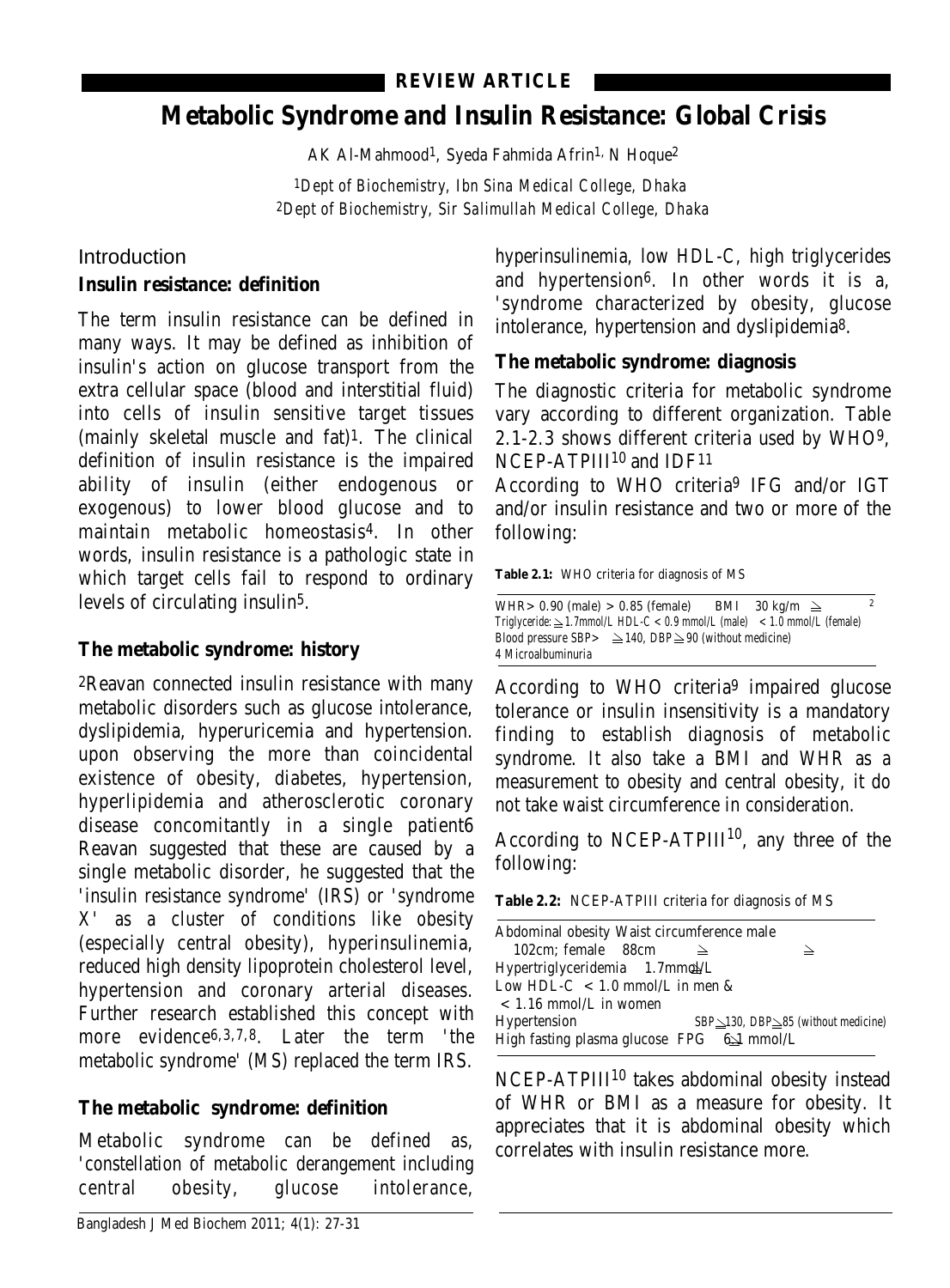According to International Diabetes Federation  $(IDF)$  criteria<sup>11</sup>.

Central obesity (waist circumference; male 90 cm; female 80 cm, for South Asians) plus any two of the following factors:

**Table 2.3:** IDF criteria11 for diagnosis of MS

| $HDL-C$ | $<$ 1.03 mmol/L (male) & $<$ 1.29 mmol/L (female)      |                 |
|---------|--------------------------------------------------------|-----------------|
|         | Triglyceride: $1.7$ mmol/L HDL-C < 0.9 mmol/L (male) & |                 |
|         | $< 1.0$ mmol/L (female) Blood pressure S               | $BP \geq 130$ . |
|         | DBP 85 (without medicine)                              |                 |
|         | FPG 5.6 mmol/L $\geq$                                  |                 |

According to IDF criteria<sup>11</sup> central obesity is a mandatory finding to confirm diagnosis of metabolic syndrome.

Of these three criteria only IDF proposes different cutoff point for central obesity (waist circumference) for different ethnic population, which is as follows:

**Table 2.4:** IDF proposed ethnic-specific values for waist circumference11.

| Country/Ethnic group Waist circumference |                 |  |  |  |
|------------------------------------------|-----------------|--|--|--|
| <b>Europids Male</b>                     | 94 cm $\geq$    |  |  |  |
| Female                                   | $80 \text{ cm}$ |  |  |  |
| South Asians Male                        | 90 cm $\geq$    |  |  |  |
| Female                                   | $80 \text{ cm}$ |  |  |  |
| <b>Chinese Male</b>                      | 90 cm $\geq$    |  |  |  |
| Female                                   | $80 \text{ cm}$ |  |  |  |
| Japanese Male                            | 85 cm $\geq$    |  |  |  |
| Female                                   | 90 cm           |  |  |  |
|                                          |                 |  |  |  |

Ethnic south and central Americans Use South Asian recommendations until more specific data are available

Sub-Saharan Africans Use European recommendations until

 more specific data are available

Eastern Mediterraneans and Middle East Use European recommendations until (Arab) populations more specific data are available

The prevalence of MS differ from country to country12,13, depending on the lifestyle of the population and on genetic influence.

#### **Metabolic syndrome in America**

Data from US national survey suggest that the prevalence of insulin resistance syndrome is 24% among US adults aged more than 20 years14. Using 2000 census it was estimated that 47 million US residents have the syndrome13,15. Review of two population based study (San Antonio heart study and Framingham offspring study) shows its age sex adjusted prevalence 24% among US whites, 23% among non-Hispanic whites and 31% among Mexican-Americans16. Rates were highest among

Mexican-American women (33%) and lowest among white women (21%). It was also high among African-Americans17. It is reported to be high among Hispanic adults18, and a study on Arab-Americans shows the prevalence of MS among Arab-Americans using NCEP-ATPIII criteria is 23%19. Data from a Brazilian adolescent sample who were first degree relatives of type 2 diabetic subjects shows an overall prevalence of 6% but it was 26.1% in obese adolescents20.

#### **Metabolic syndrome in Europe**

The prevalence in France is 10% in male and 7% in female which is 2.5 times less than that of the US21. Data of Finish people shows its prevalence is 17% among male and 8% among female Finish people22. Ozsahin23 reported prevalence of MS among Turkish adult population as 39.1% in female and 23.7% in male with overall prevalence of 33.4% and higher frequencies in rural people. Data from Belgium shows its overall prevalence is 20% among Belgians24. A study done by Wannmethee25 on a big cohort  $(n=2722)$  of UK old people (age 60 yrs and above) free from CVD showed its prevalence of 27% using NCEP-ATPIII10 criteria.

#### **Metabolic syndrome in Asia**

In India the prevalence of metabolic syndrome is 24.9% (age adjusted)26. A study on Omani people shows age adjusted prevalence of metabolic syndrome is 21%27. Reports from fifth national nutrition survey in Philippines show high prevalence (28%) of MS there28. Tan29 studied prevalence of MS in Singaporean Asian population which includes Chinese, Malay and Indian. They found it more prevalent among Indians (20.4%) then Malay (18.7%) or Chinese (9.4%). Korean national health and nutrition examination survey 1998 shows age-adjusted prevalence of the metabolic syndrome among South Koreans was 14.2% for men and 17.7% for women30. Data from West Bank Palestine shows prevalence of MS 17%31. Study among the HongKong Chinese population shows its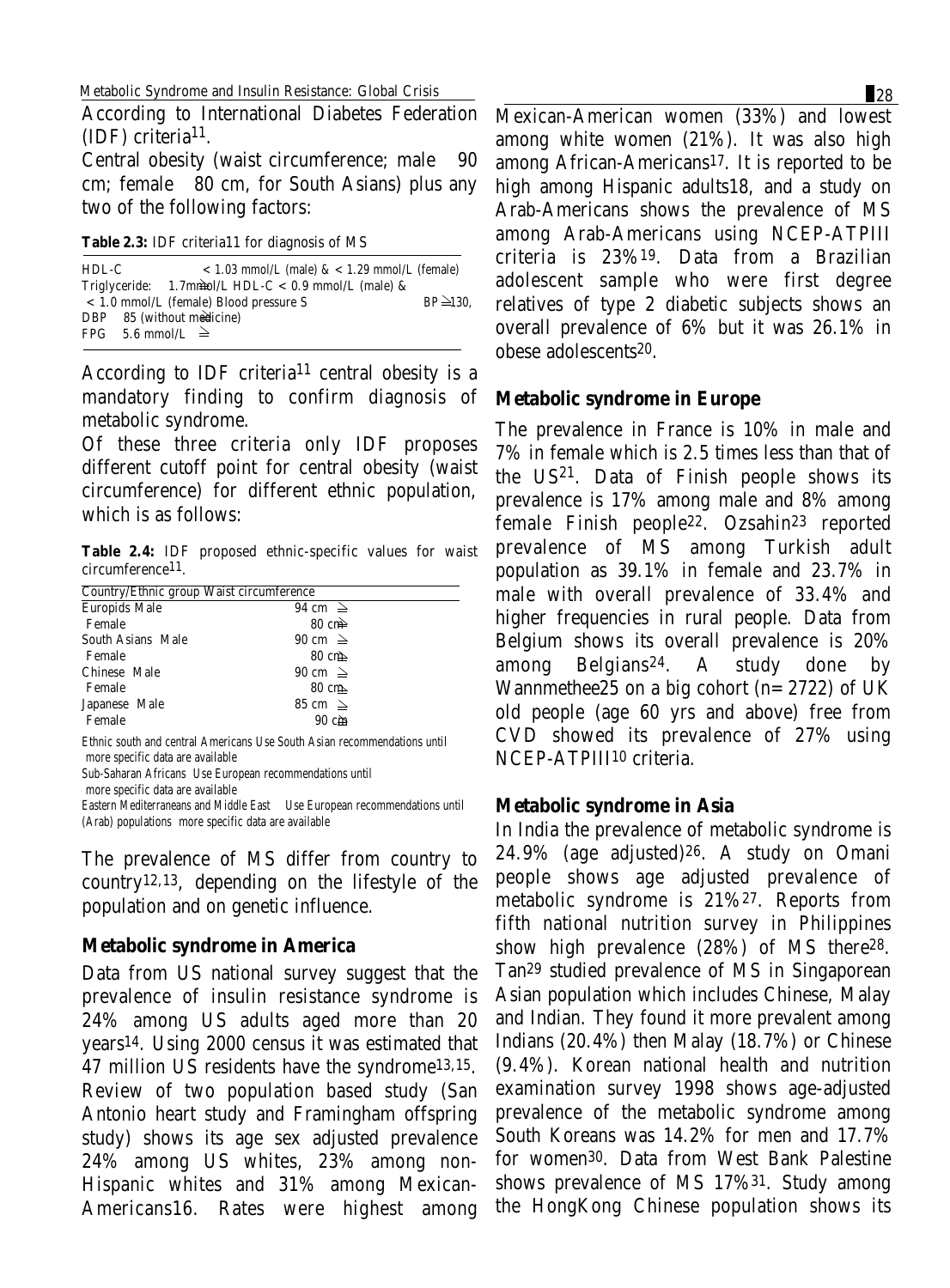prevalence is 16.7%32. Data from a large health check-up population of Taiwan shows prevalence of MS 9.5% (male 10.6% and female 8.1%) in Taiwan33.



*Figure 2.1 The summary of prevalence of metabolic syndrome in different countries*

Though still there is not enough data about its prevalence in Malaysia but data on high prevalence of hyperlipidemia (63-76%), obesity (43-52%), hypertension (10-37%), glucose intolerance (DM, IGT, IFG) indicates its high prevalence in Malaysia34.

#### Conclusion

From our observation we can conclude like Sir George Alberti that 'whichever definition is used and whatever the variation in the numbers due to the different criteria, when looking at prevalence data for the metabolic syndrome in different countries and across various ethnic groups, one fact is clear. Universally, the metabolic syndrome is a huge problem and is one that is growing at an alarming rate'. Global awarness and preparation is needed to combat the future crisis.

#### References

- 1. Pessin JE and Saltiel AR. Signaling pathways in insulin action: molecular targets of insulin resistance. J Clin Invest. 2000; 06: 165-169. http://dx.doi.org/10.1172/JCI10582 PMid:10903329 PMCid:314316
- 2. Shulman GI Cellular mechanisms of insulin resistance. J Clin Invest. 2000; 106: 171-176. http://dx.doi.org/10.1172/JCI10583PMid:10903330 PMCid:314317

3. Boden G. Pathogenesis of type 2 diabetes. Endocrinology and Metabolism Clinics of North America. 2001; 30: 801-13.

http://dx.doi.org/10.1016/S0889-8529(05)70216-4

- 4. Garvey WT, Harmayer KL. Clinical implications of the insulin resistance syndrome Clin cornerstone 1998;1: 13-28. http://dx.doi.org/10.1016/S1098- 3597(98)90015-1
- 5. Roith DL and Zick Y, Recent advances in our understanding of insulin action and insulin resistance. Diabetes Care. 2001; 24: 588-597

http://dx.doi.org/10.2337/diacare.24.3.588 PMid:11289486

- 6. Reaven GM. Role of insulin resistance in human disease: Banting lecture. Diabetes. 1988; 37: 1595- 1607. ttp://dx.doi.org/10.2337/diabetes.37.12.1595 PMid:3056758
- 7. Bonora E, Zavaroni I, Alpi O, Pezzarossa A, Bruschi F, Dall'Agillo E, Guerra L, Cosselli C, Butturini U. Relationship between blood pressure and plasma insulin in non-obese and obese non-diabetic subjects. Diabetologia. 1987; 30 (9) : 719-23 http://dx.doi.org/10.1007/BF00296995 PMid:3322913
- 8. Defronzo RA, Ferrannini E. Insulin resistance a multifaceted syndrome responsible for NIDDM, obesity, hypertension, dyslipidemia and atherosclerotic cardiovascular disease. Diabetes C a r e . 1 9 9 1 ; 1 4 : 1 7 3 - 9 4 . http://dx.doi.org/10.2337/diacare.14.3.173 PMid: 2044434
- 9. WHO Consultation. Report of a WHO consultation definition, diagnosis and classification of diabetes mellitus and its complications. Part 1: diagnosis and classification of diabetes mellitus: Provisional report of a WHO consultation. 1999.
- 10. National Cholesterol Education Program (NCEP). Expert Panel on Detection, Evaluation and treatment of High Blood Cholesterol in Adults (Adult treatment panel III): Executive summary of the third report of the National Cholesterol Education Program Expert Panel on Detection, Evaluation and treatment of High Blood Cholesterol in Adults (Adult treatment panel III). Circulation  $2002:106.$
- 11. International Diabetes federation. The IDF consesnsus worldwide definition of the metabolic syndrome. 2005
- 12. Meigs JB. The metabolic syndrome may be a guidepost or detour to preventing type 2 diabetes and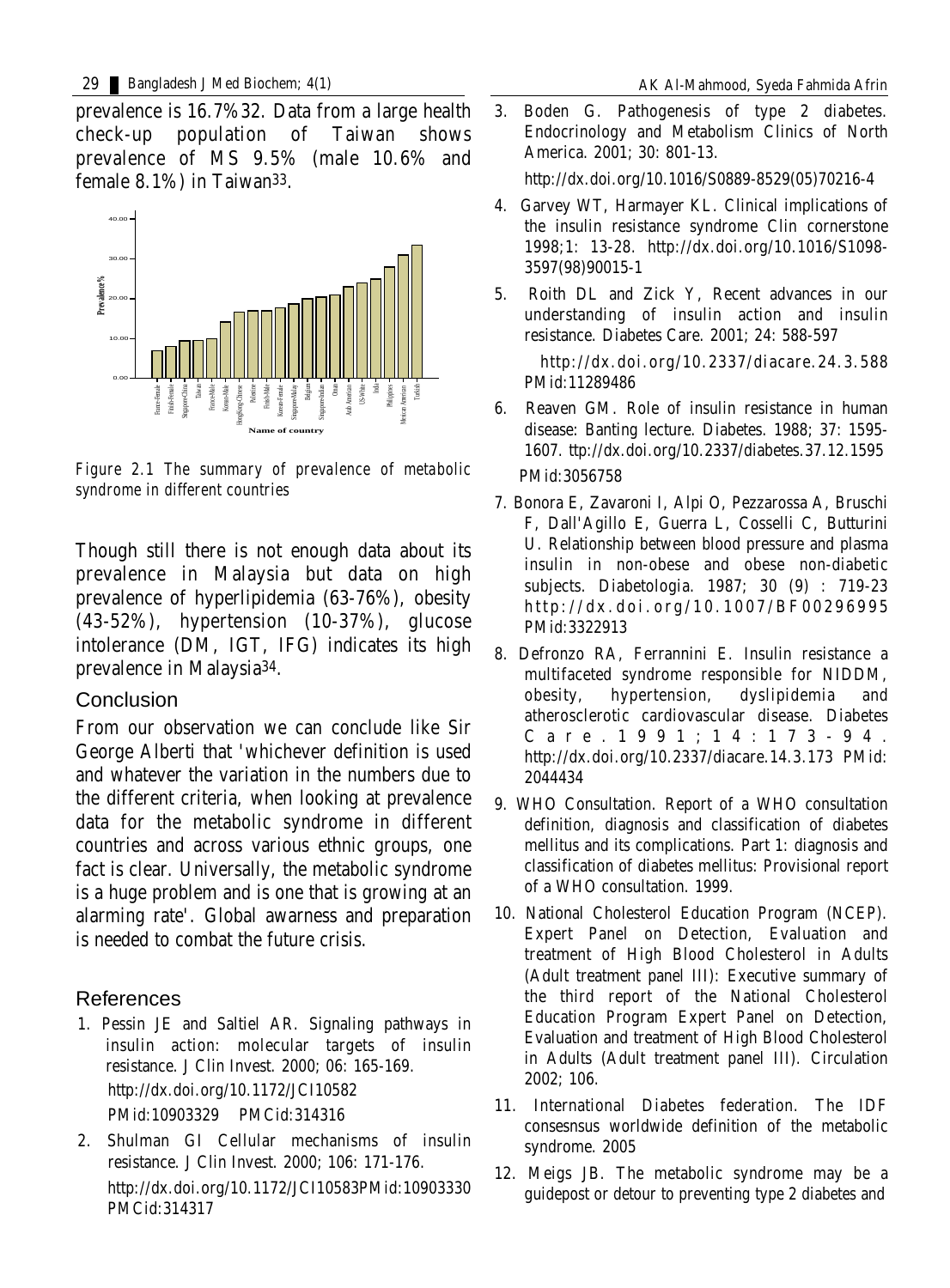Metabolic Syndrome and Insulin Resistance: Global Crisis **30 1999 1999 1999 1999 1999 1999 1999 1999 1999 1999 1999 1999 1999 1999 1999 1999 1999 1999 1999 1999 1999 1999 1999** 

cardiovascular disease. BMJ. 2003a; 327: 61-62.

http://dx.doi.org/10.1136/bmj.327.7406.61

PMid:12855493 PMCid:1126433

13. Ford ES, Giles WH, Dietz WH. Prevalence of the metabolic syndrome among US adults: findings from the third national heailt and nutrition examination survey. JAMA. 2002; 287: 356-9.

http://dx.doi.org/10.1001/jama.287.3.356

14. Meigs JB. Epidemiology of the insulin resistance syndrome. Curr Diab Rep. 2003b; 3 (1): 73-79. http://dx.doi.org/10.1007/s11892-003-0057-2

PMid:12643149

15. Ford ES, Giles WH, Mokdad AH. Increasing prevalence of the metabolic syndrome among US adults. Diab Care. 2004; 27: 2444-9.

http://dx.doi.org/10.2337/diacare.27.10.2444 PMid:15451914

16. Meigs JB, Wilson PW, Nathan DM, D'Agostino RBSr, Williams K, Haffner SM. Prevalence and characteristics of the metabolic syndrome in the San Antonio Heart and Framingham offspring studies. Diabetes. 2003; 52: 2160-67.

http://dx.doi.org/10.2337/diabetes.52.8.2160 PMid:12882936

- 17. Hall WD, Clark LT, Wenger NK, Wright JT Jr, Kumanyika SK, Watson K, Horton EW, Flack JM, Ferdinand KC, Gavin JR 3rd, Reed JW, saunders E, O'neal W jr; African-American Lipid and Cardiovascular ouncil. The metabolic syndrome in African-Americans: a review. Ethn Dis 2003; 13 : 414-28. PMid:14632261
- 18. Cruz ML, Weigensberg MJ, Huang TT, Ball G, Shaibi GQ, Goran MI. The metabolic syndrome in overweight Hispanic youth and the role of insulin sensitivity. J Clin Endocrinol Metab. 2004; 89 (1): 108-13. http://dx.doi.org/10.1210/jc.2003-031188
- 19. JaberLA, Brown MB, Hammad A, Zhu Q, Herman WH. The prevalence of the metabolic syndrome among Arab Americans. Diab Care. 2004; 27 (1): 234-38. http://dx.doi.org/10.2337/diacare.27.1.234 PMid:14693995
- 20. daSilva RC, Miranda WL, Chacra AR, Dib SA. Metabolic syndrome and insulin resistance, in normal glucose tolerant Brazilian adolescents with family history of type 2 DM. Diab Care. 2005; 28(3):716-18. http://dx.doi.org/10.2337/ diacare. 28.3.716 PMid:15735216
- 21. Balkau B, Vernay M, Mhamdi L, Novak M, Arondel D, Vol S, Tichet J, Eschwege E. The incidence and persistence of the NCEP (National cholesterol Education Program) metabolic syndrome. The French DESIR study. Diabetes M e t a b . 2 0 0 3 ; 2 9 ( 5 ) : 5 2 6 - 3 2 . http://dx.doi.org/10.1016/S1262-3636(07)70067-8
- 22. Vanhala MJ, Kumpusalo EA, Pitajarvi TK, Takala JK. Metabolic syndrome in a middle-aged Finnish population. J Cardiovasc Risk. 1997; 4: 291-5.

http://dx.doi.org/10.1097/00043798-199708000- 00010 PMid:9477208

- 23. Ozsahin AK, Gokcel A, Sezgin N, Akbaba M, Guvener N, Ozisik L, Karademir BM. Prevalence of the metabolic syndrome in a Turkish adult population. Diabetes Nutr Metab. 2004; 17 (4): 230-34. PMid:15575344
- 24. Schmidt MI, Duncan BB, Sharrett AR, Lindberg G, Savage PJ, Offenbacher S, Azambuja MI, Tracy RP, Heiss G. Markers of inflammation and prediction of diabetes mellitus in adults (atherosclerosis risk in community study): a cohort study. Lancet 1999; 353: 1649-52.

http://dx.doi.org/10.1016/S0140-6736(99)01046-6

- 25. Wannamethee, S.G., Lowe, G.D., Shaper, A.G., Ramley, A. and Lennon, L. The metabolic syndrome and insulin resistance: relationship to haemostatic and inflammatory markers in older nondiabetic men. Atherosclerosis. 2005; 181: 101-8 http://dx.doi.org/10.1016/j.atherosclerosis. 2004.12.031 PMid: 15939060
- 26. Gupta R, Deedwania PC, Gupta A, Rastogi S, Panwar RB, Kothari K. Prevalence of metabolic syndrome in an Indian urban population. Int J Cardiol. 2004; 97 (2): 257-61. http://dx.doi.org/10.1016/j.ijcard.2003.11.003 PMid:15458693
- 27. Al-Lawati JA, Mohammed AJ, Al-Hinai HQ, Jousilahti P. Prevalence of metabolic syndrome among Omani adults. Diab Care. 2003; 26 (6): 781- 85. http://dx.doi.org/10.2337/diacare.26.6.1781 PMid:12766109
- 28. Tanchoco CC, Cruz AJ, Duante CA, Litonjua AD. Prevalence of metabolic syndrome among Filipino adults aged 20 years and over. Asia Pac J Clin Nutr 2003; 12 (3): 271-6. PMid:14505989
- 29. Tan Ce, Ma S, Wai D, Chew SK, Tai ES. Can we apply the national cholesterol education program adult treatment panel definition of the metabolic syndrome to asians ? Diab Care. 2004; 27: 1182-